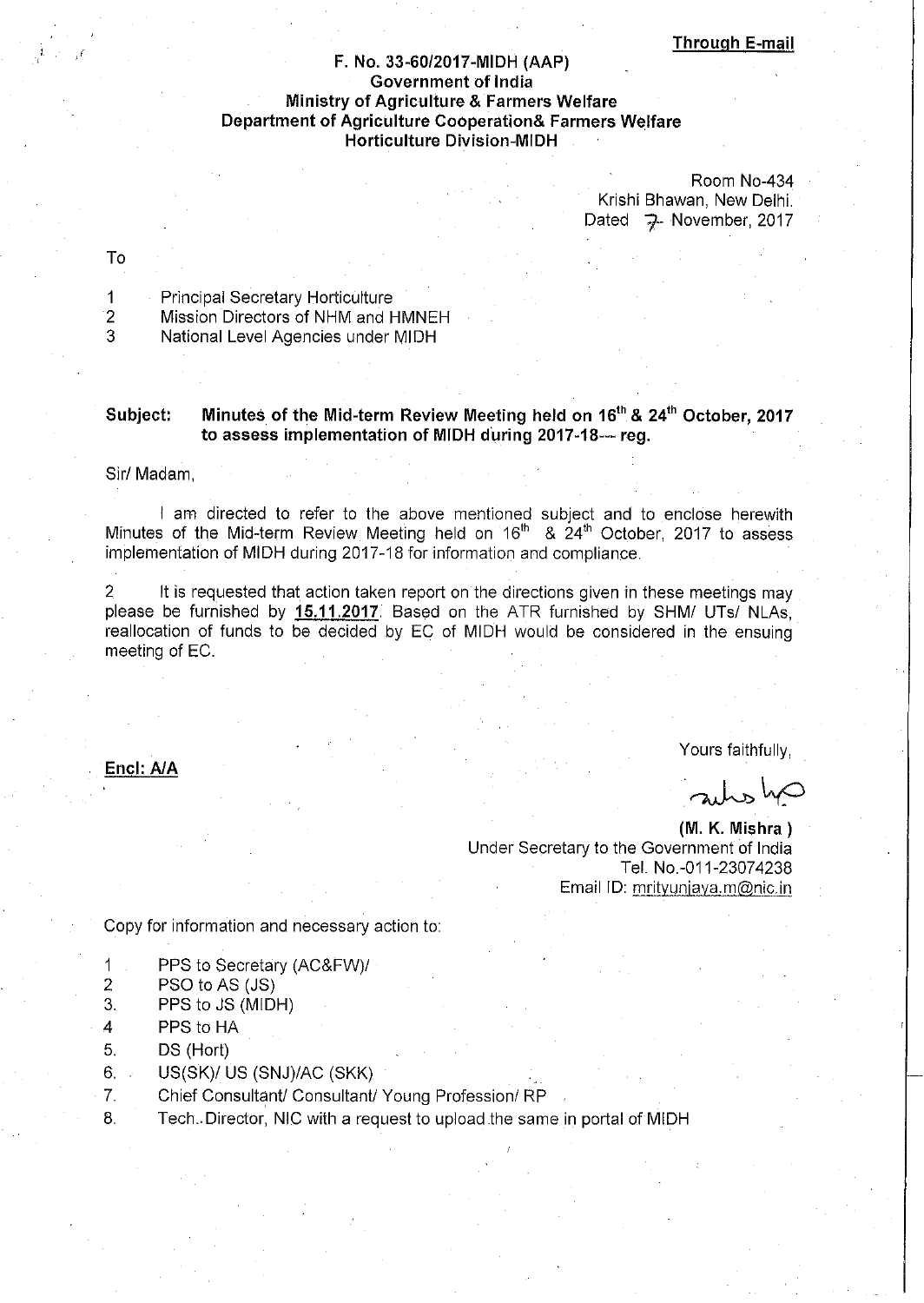### **Minutes of the Mid-term Review Meeting held on 16th & 24th October, 2017 with States to discuss progress of MIDH Scheme for 2017-18 at Krishi Bhawan, New Delhi**

A meeting was held under the chairmanship of Shri Dinesh Kumar, Joint Secretary (MIDH), with SMDs/Senior Officials/representatives of implementing agencies on  $16<sup>th</sup>$  & 24<sup>th</sup> October, 2017 to review the mid-term performance/implementation of the scheme.

Shri Dinesh Kumar, Joint Secretary & Mission Director (MIDH) welcomed the participants and explained the broad objectives/agenda points of the review meeting.

Initiating the discussion, JS (MIDH) highlighted the issues such as Physical and Financial progress (target vis-à-vis achievement) for 2017-18 along with the progress of spill over activities, issues related to value chain study/DBT/HORTNET/ status of posting/updating data in portals of MIDH.

He urged all the states to speed up implementation by exhausting unspent balance of previous year and first installment of current year as per AAP. He also urged states to furnish audited Utilization Certificate of 2016-17 accompanying proposal for  $2^{nd}$ Installments. He highlighted the need of the hour to make MIDH scheme 100% DBT compliant by 31.12.2017, since beyond that no further release could be made possible. He also sensitized all participants regarding importance of imparting skill development training as per MSDE's norms. JS MIDH also clarified that maintenance of CoEs in NE states should be made under Mission management component. States may also tie up with private institutes like Institute of Horticulture Technology (IHT), Noida for achieving targets under HRD component. With those opening remarks, he requested SHMs to put forward a brief horticulture profile of the States and the activities done/to be done so far under MIDH.

While reviewing the performance of States, data as reported by them upto 12.10.2017 was taken into consideration. States were requested to strictly adhere to the time line of web based reporting since it is the only way available to assess ground level implementation of the Scheme and based on reports available, NITI Ayog/PMO/Cab Sec are being regularly briefed about the achievement of the scheme.

Consolidated physical and financial progress and statement on allocation and release of funds of participating States is at **Annexure-1**

List of participants in the meeting is at **Annexure-2**.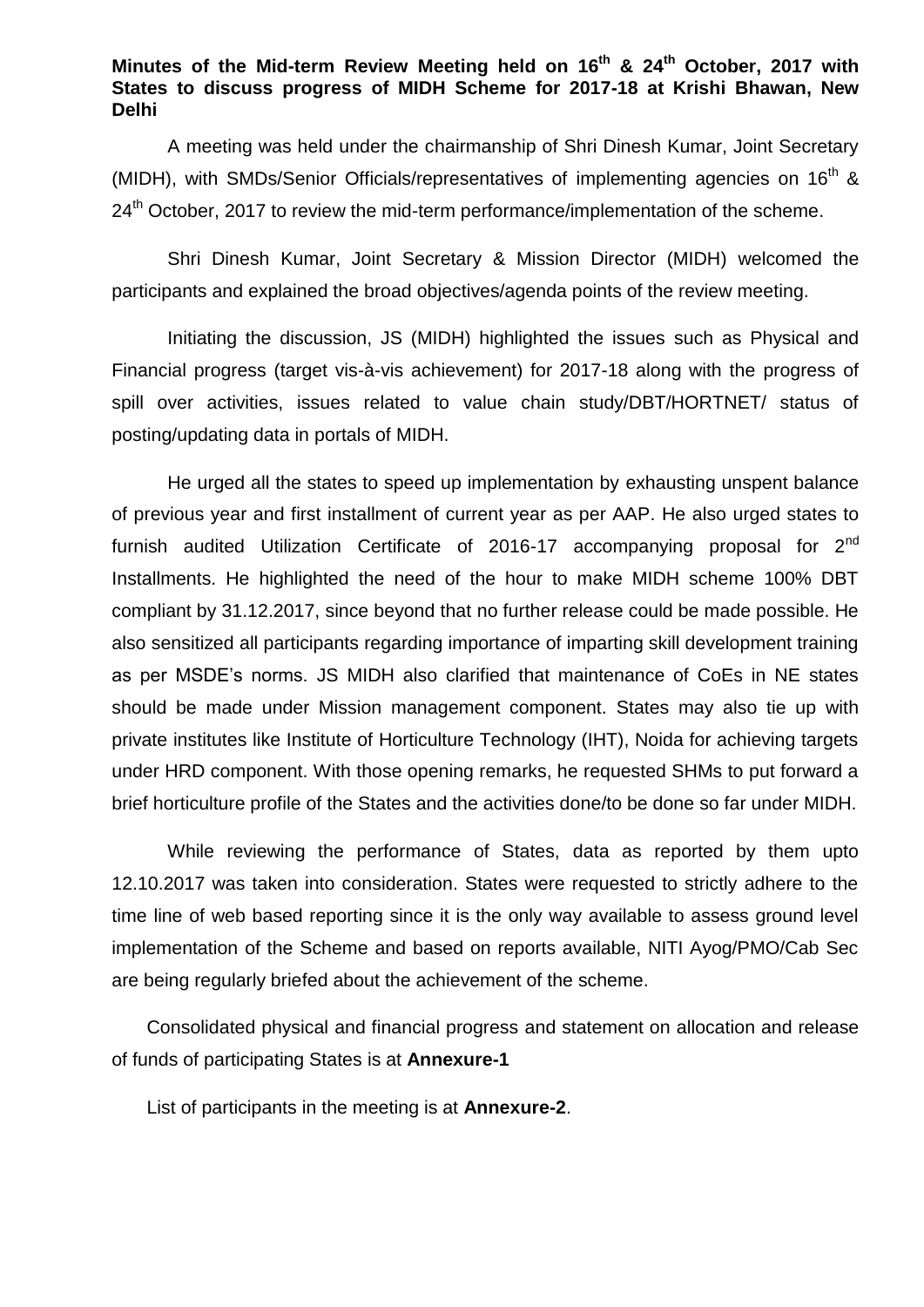- **2.** Some of the highlights that came up while discussing with SHMs/NLAs are as under:
	- SHM, Assam was requested to furnish the audited UC by **15-11-2017** otherwise the division would consider diverting the fund of Rs. 18 crore to other progressive states which may demand for additional fund. It was advised that TC lab in Khanpara, Guwahati should be initiated under PPP mode. It was emphasized for absolute DBT compliance for transfer of subsidy to beneficiaries.
	- SHM, Haryana demanded for release of  $2<sup>nd</sup>$  installment of Rs. 22 crores. SHM, Haryana was appreciated for 100% DBT compliance. State was requested to furnish the reply of one pending audit para by end of October and the progress report furnished by the state should match with the progress on MIDH web portal.
	- SHM, Mizoram was requested to furnish the audited UC by 15-11-2017 failing which 50% of the total allotted fund may be diverted to other progressive states. SHM, Mizoram was directed to update HAPIS data within the month of October and also to submit the status report on planting material and rejuvenation to this ministry by the earliest.
	- SHM Tripura was directed to create a revolving fund for operating CoE and True Potato Seed Centre. State was requested to create awareness with entrepreneurs for providing technical assistance and setting up joint ventures for horticultural activities. DBT beneficiary data for last year needs to be updated. State share has not been released yet. State has to follow it up.
	- SHM Manipur and Sikkim were appreciated for 100% compliance for DBT and were also requested to submit the audited UC 2016-17 by 15-11-2017. Manipur promised to furnish proposal for  $2<sup>nd</sup>$  installment by 20.11.2017.
	- SHM Meghalaya was requested to furnish the audited UC 2016-17 by 15-11-2017 and also to update the data on HAPIS portal.
	- SHM Uttarakhand was requested to update the progress of the State on HMNEH website on regular basis. State was also requested to promote Walnut in the State and prepare a report on development of this crop in Uttrakhand. Senior Technical Director was directed to impart training on DBT/Hortnet portal and AC(SKK) to follow up one JIT visit for 2 processing units.
	- SHM, J&K was requested to furnish the audited UC for 2016-17 and PMDP package. It was clarified that no installment may be released in case of nonreporting of progress on web portal. Senior Technical Director was requested to impart training on Hortnet portal by second week of November.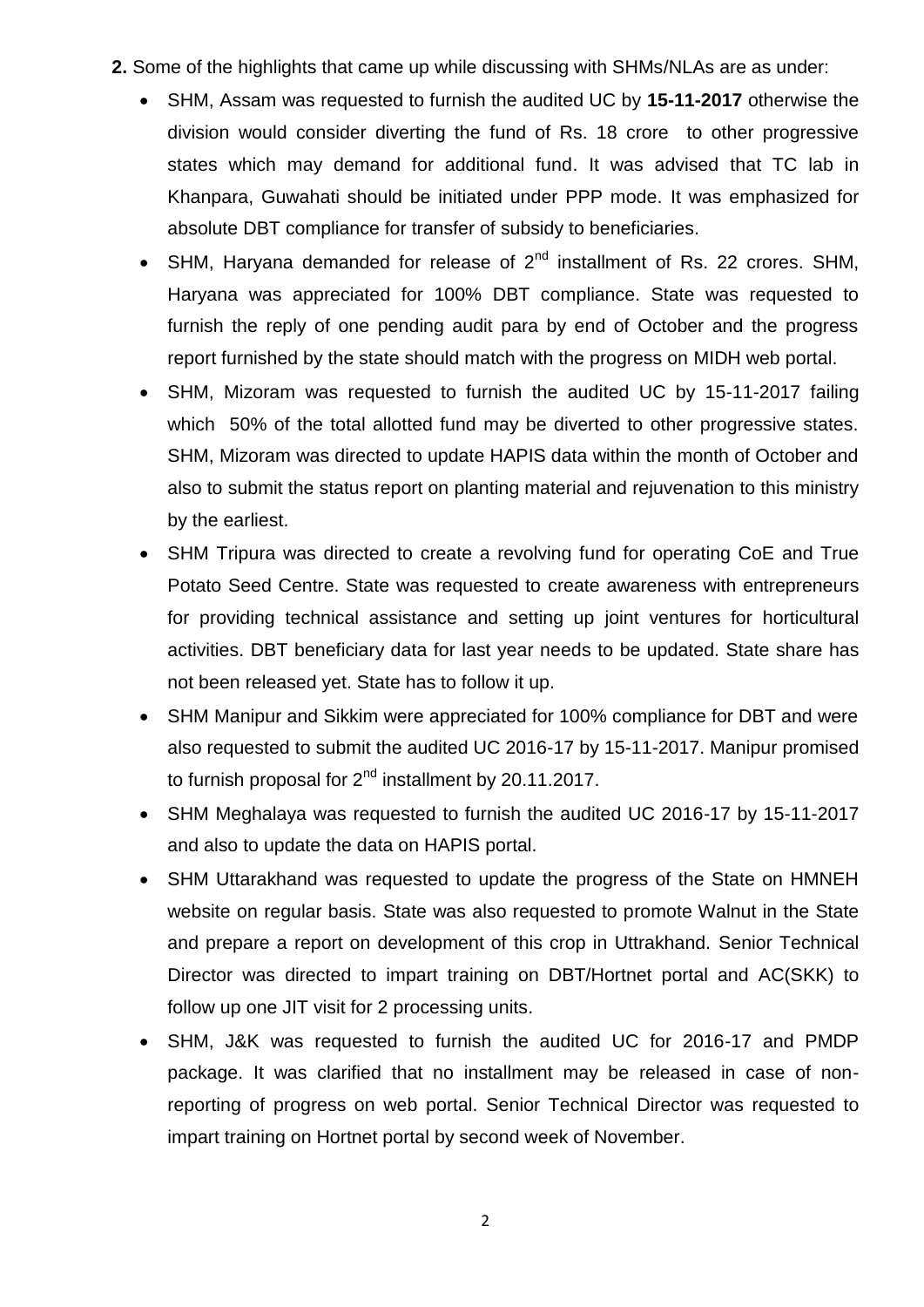- SHM, Himachal Pradesh was requested to prepare a report for Skill training of pruning/caring for the cultivation of apple and update the progress data on HMNEH website on regular basis.
- DAC may furnish cost break up for Cold room with add on technology like solar energy etc. as per guidelines as per prorata basis to states.
- SHM, Kerala raised the issue for not receiving the funds from state treasury.
- SHM Rajasthan was requested to furnish the audited UC 2016-17 by 15-11-2017. State requested to allocate more funds under protected cultivation due to high demand from the farmers.
- SHM, West Bengal was directed for year wise revalidation/bifurcation of unspent balance of previous years. Senior Technical Director was directed to resolve the issues with the state regarding uploading of project based activities data on web portal.
- SHM, Tamil Nadu was requested to furnish the audited UC for 2016-17 by 30-11- 2017. SHM was also requested to explore possibilities for inauguration of CoE by Horticulture Minister in case Chief Minister is not available due to busy schedule. SHM was also requested to update HORTNET data on regular basis.
- SHM Karnataka and SHM Andhra Pradesh were requested to update progress for Project Based activities, DBT/HORTNET/HAPIS for release of funds.
- SHM Madhya Pradesh was appreciated for 100% compliance for DBT and enforcing Farmer Subsidy Tracking System (FSTS) under MIDH.
- SHM Telangana, SHM Andaman& Nicobar and SHM Puducherry were requested to update progress for Project Based activities, DBT/HORTNET/HAPIS for release of funds.
- NHRDF was requested for furnishing the data base of unorganized sector/private sector that are involved in production of onion seeds in the country.
- DCCD was requested to furnish the cashew producing districts in the major cashew growing states in the country. DCCD was also requested to submit report regarding rate of assistance of area expansion of cashew in MGNREGA and MIDH component.
- DASD was directed to furnish the report on income generated by State Agricultural Universities (SAUs) from MIDH fund and also requested to explore possibilities for provision of revolving funds with SAUs. DASD was also requested fo furnish the Value Chain study on Sea buckthorn within 2 weeks in consultation with Mr. Ashok Jain.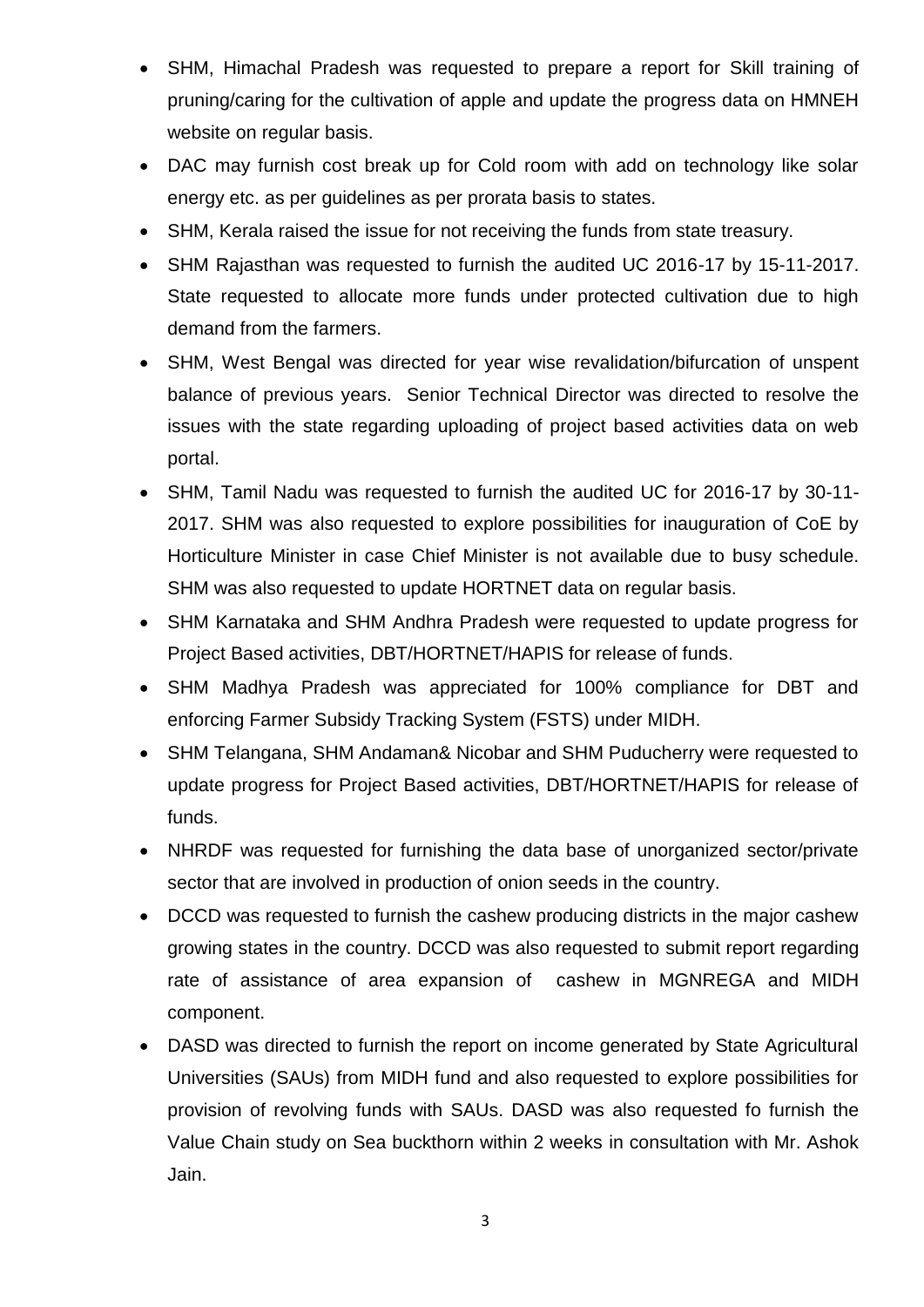- NSC was directed to finalize the pack size and rates of seeds in consultation with the Ministry and was also directed to use MIDH logo on seed packaging.
- MNCFC was requested to support for geo-tagging under MIDH in coordination with NCPAH after the completion of CHAMAN project. IASRI was requested to refund Rs. 70 lakhs available as unspent balance with IASRI.
- DAC will also issue clarification regarding use of onion storage of 25 MT capacity for use of garlic and prorata cost of their storages.
- NCCD was requested to assist the implementing agencies for developing cold chain technologies in the country.
- NCPAH was requested to put up proposal of non-performing PFDCs for example Samastipur, Patna and was also directed to develop Qualification Pack on Protected cultivation technician management in consultation with ASCI.
- NRCC was directed to conduct only one value chain study i.e. in Agar Malwa on Citrus. NRCC was also requested to submit proposal for establishing a research centre or nursery with KVK in Jhalawar district of Rajasthan.

With these, the following actionable points have been re-iterated by JS (MIDH):

- States will come up with proposal for release of  $2<sup>nd</sup>$  installment with all the prerequisite documents at the earliest. While processing the request, status of updation of data in portal, HAPIS and HORTNET/ DBT status would be considered and states not complying to the instructions regarding data updation will be denied release of  $2^{nd}$  installment.
- Reply to Audit paras should be timely furnished to Pr .Acc. Office so that same may be dropped.
- Updation of web based report should be timely done.
- Compliance of DBT by 31.12.2017 may be followed up
- Issues relating to Skill Development Training should be addressed to so that the targets could be achieved by 31.03.2018.
- Data related to Project based activities, Hortnet, DBT etc. to be updated prior to release of funds to implementing agencies. Accordingly, release format need to be modified.
- Re-allocation of funds will be considered by EC in next meeting and performing states would be rewarded with enhanced allocation by reducing proportionate allocation from non-performing states.

The meeting ended with Vote of thanks to the Chair.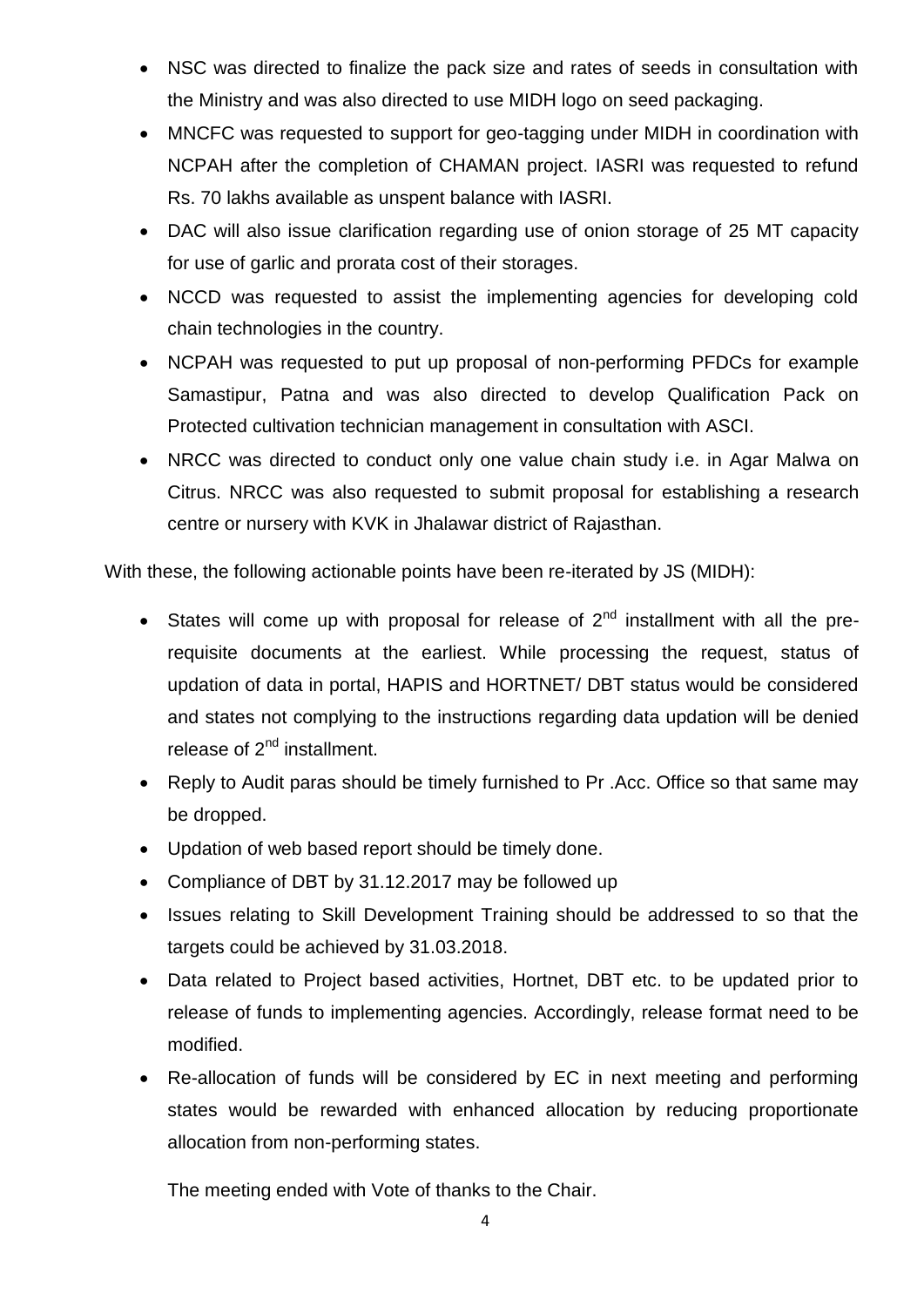# **Annexure-1**

# **1.1- Physical Progress of Participating States for the year 2017-18**

| <b>State</b>            | <b>Area Expansion</b><br>(ha.) |             | Rejuvenation<br>Protected<br><b>Cultivation (ha.)</b><br>(ha.) |             | IPM (ha.)     |                | <b>Nurseries</b><br>(Nos.) |          | PHM (Nos.)     |              | Water<br><b>Resources</b><br>(Nos.) |          | <b>Markets</b><br>(Nos.) |              |                |                |
|-------------------------|--------------------------------|-------------|----------------------------------------------------------------|-------------|---------------|----------------|----------------------------|----------|----------------|--------------|-------------------------------------|----------|--------------------------|--------------|----------------|----------------|
|                         | <b>Target</b>                  | Ach.        | <b>Target</b>                                                  | Ach.        | <b>Target</b> | Ach.           | <b>Target</b>              | Ach.     | <b>Target</b>  | Ach.         | <b>Target</b>                       | Ach.     | <b>Target</b>            | Ach.         | <b>Target</b>  | Ach.           |
| Andaman & Nicobar       | 96                             | 1           | 30                                                             | $\mathbf 0$ | 5             | $\Omega$       | $\Omega$                   | $\Omega$ | 2              | 0            | $\overline{2}$                      | $\Omega$ | $\mathbf 0$              | 0            | 2              | 0              |
| <b>Andhra Pradesh</b>   | 9824                           | 2259        | 1143                                                           | 483         | 6923          | 97             | $\Omega$                   | $\Omega$ | 24             | 0            | 851                                 | 168      | 371                      | 289          | 32             | 3              |
| Karnataka               | 5466                           | 3355        | 645                                                            | 381         | 1011          | 517            | 23083                      | 16861    | $\overline{7}$ | 0            | 1257                                | 382      | 770                      | 359          | 151            | 13             |
| <b>Kerala</b>           | 6138                           | 240         | 200                                                            | 50          | 62            | 8              | $\Omega$                   | $\Omega$ | $\overline{7}$ | $\mathbf{1}$ | 404                                 | 9        | 106                      | 20           | 53             | $\overline{2}$ |
| Madhya Pradesh          | 750                            | $\Omega$    | 700                                                            | $\Omega$    | 2130          | $\Omega$       | 1000                       | $\Omega$ | 2              | 0            | 68                                  | 11       | $\Omega$                 | $\mathbf{0}$ | 100            | 0              |
| Haryana                 | 6300                           | 1054        | 120                                                            | 5           | 326           | 64             | 7000                       | 4186     | 0              | $\Omega$     | 119                                 | 50       | 81                       | 65           | 157            | 31             |
| Puducherry              | 165                            | $\Omega$    | 10                                                             | $\mathbf 0$ | 10            | $\Omega$       | $\Omega$                   | $\Omega$ | 0              | 0            | $\overline{2}$                      | $\Omega$ | $\Omega$                 | $\mathbf{0}$ | 10             | 0              |
| Rajasthan               | 7250                           | 2519        | 1000                                                           | $\Omega$    | 319           | 77             | 1000                       | $\Omega$ | $\overline{7}$ | $\Omega$     | 436                                 | 122      | 85                       | 50           | 26             | 0              |
| <b>Tamilnadu</b>        | 8595                           | 5413        | 735                                                            | 345         | 1864          | 638            | 3250                       | 1240     | 19             | $\mathbf{0}$ | 1105                                | $\Omega$ | 105                      | $\mathbf{0}$ | 175            | 0              |
| <b>Telangana</b>        | 2590                           | 1607        | 0                                                              | $\mathbf 0$ | 53            | $\overline{2}$ | $\mathbf 0$                | $\Omega$ | 4              | 4            | 137                                 | 98       | 100                      | 65           | $\overline{2}$ | 0              |
| <b>West Bengal</b>      | 4240                           | $\Omega$    | 600                                                            | 0           | 79            | $\Omega$       | $\Omega$                   | $\Omega$ | 6              | $\Omega$     | 81                                  | $\Omega$ | 45                       | $\mathbf{0}$ | $\Omega$       | 0              |
| Assam                   | 808                            | $\Omega$    | 100                                                            | $\mathbf 0$ | 709           | $\Omega$       | 500                        | $\Omega$ | 8              | 11           | 20                                  | $\Omega$ | 30                       | $\Omega$     | 42             | 0              |
| <b>Manipur</b>          | 1910                           | 620         | 250                                                            | $\mathbf 0$ | 430           | $\Omega$       | 1000                       | $\Omega$ | 6              | 0            | 50                                  | $\Omega$ | 207                      | 0            | 3              | 0              |
| Meghalaya               | 1441                           | 890         | 150                                                            | 0           | 82            | $\Omega$       | $\Omega$                   | $\Omega$ | 10             | $\Omega$     | 291                                 | $\Omega$ | 205                      | $\Omega$     | 14             | 0              |
| <b>Mizoram</b>          | 977                            | 638         | 500                                                            | 0           | 245           | 4              | 16663                      | 8334     | 0              | 0            | 234                                 | $\Omega$ | 184                      | $\mathbf{0}$ | 208            | 0              |
| <b>Sikkim</b>           | 2665                           | 1866        | 100                                                            | 0           | 63            | $\Omega$       | 1500                       | $\Omega$ | 5              | $\mathbf{1}$ | 198                                 | $\Omega$ | 228                      | $\Omega$     | 53             | 0              |
| <b>Tripura</b>          | 2147                           | 25          | $\mathbf 0$                                                    | $\mathbf 0$ | 118           | $\Omega$       | $\Omega$                   | $\Omega$ | $\mathbf{1}$   | $\Omega$     | 39                                  | $\Omega$ | 8                        | $\Omega$     | 61             | 0              |
| <b>Himachal Pradesh</b> | 979                            | $\mathbf 0$ | $\Omega$                                                       | 0           | 140           | $\Omega$       | $\Omega$                   | $\Omega$ | 3              | 0            | 58                                  | $\Omega$ | 102                      | 0            | 9              | 0              |
| Jammu & Kashmir         | 1879                           | $\Omega$    | 1000                                                           | 0           | 33            | $\Omega$       | 1000                       | $\Omega$ | 17             | $\Omega$     | 394                                 | $\Omega$ | 91                       | $\mathbf{0}$ | 100            | 0              |
| <b>Uttarakhand</b>      | 2678                           | 363         | 350                                                            | 0           | 261           | 30             | $\Omega$                   | $\Omega$ | 6              | $\mathbf{0}$ | 142                                 | $\Omega$ | 75                       | 0            | 51             | 0              |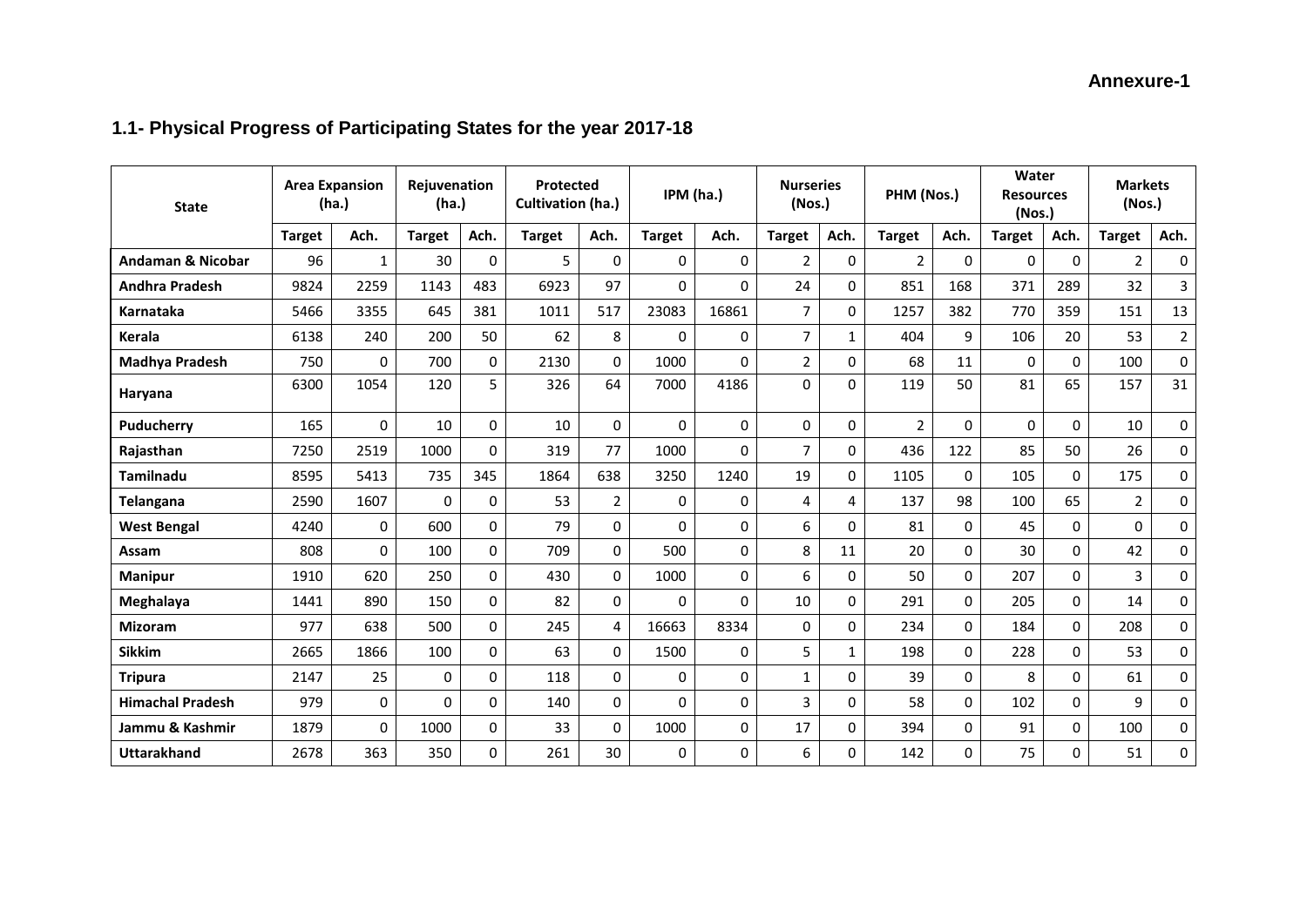# **1.2- Financial Progress of Participating States for the year 2017-18**

(Rs. in lakh)

| <b>State</b>                |               | <b>Area Expansion</b><br>Rejuvenation |               |       | <b>Protected</b><br><b>Cultivation</b> |        | <b>IPM</b>    |        | <b>Nurseries</b> |      | <b>PHM</b>    |        | <b>Water Resources</b> |        | <b>Markets</b> |      |
|-----------------------------|---------------|---------------------------------------|---------------|-------|----------------------------------------|--------|---------------|--------|------------------|------|---------------|--------|------------------------|--------|----------------|------|
|                             | <b>Target</b> | Ach.                                  | <b>Target</b> | Ach.  | <b>Target</b>                          | Ach.   | <b>Target</b> | Ach.   | <b>Target</b>    | Ach. | <b>Target</b> | Ach.   | <b>Target</b>          | Ach.   | <b>Target</b>  | Ach. |
| Andaman &<br><b>Nicobar</b> | 26.92         | 0.28                                  | 6.00          | 0.00  | 49.19                                  | 0.00   | 0.00          | 0.00   | 22.50            | 0.00 | 15.00         | 0.00   | 0.00                   | 0.00   | 22.00          | 0.00 |
| <b>Andhra Pradesh</b>       | 1665.43       | 181.08                                | 200.00        | 43.92 | 2643.91                                | 84.66  | 0.00          | 0.00   | 202.50           | 0.00 | 2852.23       | 255.30 | 470.75                 | 87.60  | 161.05         | 5.40 |
| <b>Karnataka</b>            | 1103.20       | 409.71                                | 129.00        | 43.12 | 2355.64                                | 285.69 | 277.00        | 128.39 | 52.50            | 0.00 | 4261.75       | 471.77 | 1032.50                | 302.00 | 178.75         | 1.17 |
| <b>Kerala</b>               | 1291.90       | 34.76                                 | 40.00         | 6.05  | 1486.84                                | 39.01  | 0.00          | 0.00   | 112.50           | 4.50 | 2037.53       | 10.89  | 208.75                 | 7.39   | 356.25         | 0.17 |
| <b>Madhya Pradesh</b>       | 941.00        | 0.00                                  | 200.00        | 0.00  | 1501.50                                | 0.00   | 12.00         | 0.00   | 200.00           | 0.00 | 2380.10       | 0.00   | 0.00                   | 0.00   | 365.00         | 0.00 |
| Haryana                     | 1119.77       | 73.27                                 | 24.00         | 0.64  | 2790.21                                | 452.30 | 84.00         | 30.23  | 0.00             | 0.00 | 2645.78       | 19.92  | 600.00                 | 219.86 | 67.75          | 1.59 |
| <b>Puducherry</b>           | 31.53         | 0.00                                  | 2.00          | 0.00  | 7.27                                   | 0.00   | 0.00          | 0.00   | 0.00             | 0.00 | 4.00          | 0.00   | 0.00                   | 0.00   | 1.50           | 0.00 |
| Rajasthan                   | 1066.00       | 36.72                                 | 200.00        | 0.00  | 2266.02                                | 9.49   | 12.00         | 0.00   | 57.50            | 0.00 | 2373.88       | 165.91 | 1411.25                | 31.63  | 97.75          | 0.00 |
| Tamilnadu                   | 1641.58       | 634.57                                | 147.00        | 41.45 | 1884.23                                | 564.47 | 16.25         | 3.73   | 282.50           | 0.00 | 2536.25       | 0.00   | 155.80                 | 0.00   | 204.50         | 0.00 |
| Telangana                   | 409.27        | 0.00                                  | 0.00          | 0.00  | 1618.25                                | 0.00   | 0.00          | 0.00   | 165.00           | 3.90 | 1726.00       | 0.00   | 124.70                 | 0.00   | 20.00          | 0.00 |
| <b>West Bengal</b>          | 780.37        | 0.00                                  | 120.00        | 0.00  | 703.82                                 | 0.00   | 0.00          | 0.00   | 45.00            | 0.00 | 1280.35       | 0.00   | 322.50                 | 0.00   | 0.00           | 0.00 |
| Assam                       | 486.80        | 0.00                                  | 10.00         | 0.00  | 666.10                                 | 0.00   | 6.00          | 0.00   | 75.00            | 0.00 | 619.00        | 0.00   | 22.50                  | 0.00   | 41.95          | 0.00 |
| <b>Manipur</b>              | 659.23        | 274.50                                | 50.00         | 0.00  | 724.34                                 | 0.00   | 12.00         | 0.00   | 45.00            | 0.00 | 753.50        | 0.00   | 170.25                 | 0.00   | 221.25         | 0.00 |
| Meghalaya                   | 672.54        | 318.73                                | 30.00         | 0.00  | 391.67                                 | 0.00   | 0.00          | 0.00   | 112.50           | 0.00 | 597.85        | 0.00   | 305.00                 | 0.00   | 29.30          | 0.00 |
| <b>Mizoram</b>              | 732.00        | 0.00                                  | 100.00        | 0.00  | 500.00                                 | 0.00   | 200.00        | 0.00   | 0.00             | 0.00 | 530.00        | 0.00   | 262.00                 | 0.00   | 115.00         | 0.00 |
| <b>Sikkim</b>               | 632.81        | 0.34                                  | 20.00         | 0.00  | 868.30                                 | 0.00   | 180.00        | 0.00   | 60.00            | 0.90 | 568.00        | 0.27   | 277.50                 | 0.00   | 36.25          | 0.00 |
| <b>Tripura</b>              | 603.15        | 0.00                                  | 0.00          | 0.00  | 626.15                                 | 0.00   | 0.00          | 0.00   | 15.00            | 0.00 | 658.00        | 0.00   | 200.00                 | 0.00   | 183.30         | 0.00 |
| <b>Himachal Pradesh</b>     | 258.08        | 0.00                                  | 0.00          | 0.00  | 705.68                                 | 0.00   | 0.00          | 0.00   | 22.50            | 0.00 | 821.00        | 45.00  | 140.00                 | 0.00   | 84.50          | 0.00 |
| Jammu & Kashmir             | 420.24        | 0.00                                  | 200.00        | 0.00  | 972.70                                 | 0.00   | 12.00         | 0.00   | 402.50           | 0.00 | 962.50        | 0.00   | 106.00                 | 0.00   | 15.00          | 0.00 |
| Uttarakhand                 | 716.54        | 85.63                                 | 70.00         | 0.00  | 836.91                                 | 12.02  | 0.00          | 0.00   | 115.00           | 0.00 | 407.11        | 0.00   | 60.00                  | 0.00   | 86.13          | 0.00 |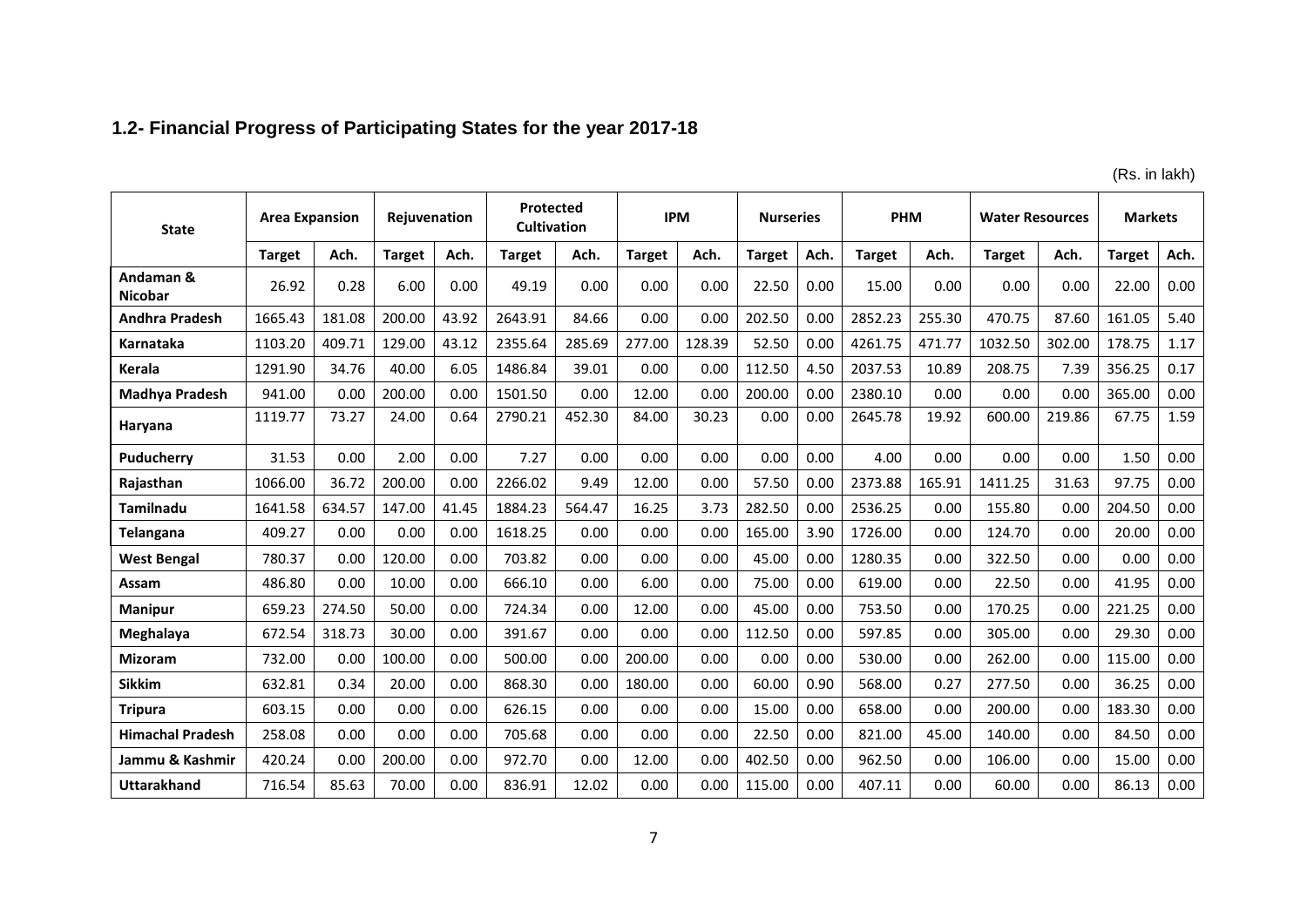# **1.3- National Horticulture Mission - allocation and release of funds during 2017-18**

# **MIDH (CSS - component)**

|                         |                      |            |         |                                |         |             |                             | (Rs. in lakh) |
|-------------------------|----------------------|------------|---------|--------------------------------|---------|-------------|-----------------------------|---------------|
| SI.                     | <b>States</b>        | Total      | (GOI    | <b>State</b>                   |         |             | Releases (as on 06.10.2017) |               |
| No.                     |                      | allocation | Share)  | Share                          | General | <b>SCSP</b> | <b>TSP</b>                  | Total         |
| 1                       | Andhra               |            |         |                                |         |             |                             |               |
|                         | Pradesh              | 10672.0    | 6403.0  | 4269.0                         | 2290.0  | 500.0       | 210.0                       | 3000.0        |
| $\overline{2}$          | Karnataka            | 12162.0    | 7297.0  | 4865.0                         | 2610.0  | 551.0       | 239.0                       | 3400.0        |
| $\overline{3}$          | Kerala               | 7737.0     | 4642.0  | 3095.0                         | 1245.0  | 140.0       | 15.0                        | 1400.0        |
| $\overline{\mathbf{4}}$ | Madhya               |            |         |                                | 650.0   | 150.0       | 200.0                       |               |
|                         | Pradesh              | 7559.0     | 4535.0  | 3024.0                         |         |             |                             | 1000.0        |
| 5                       | Rajasthan            | 8482.0     | 5089.0  | 3393.0                         | 700.0   | 170.0       | 130.0                       | 1000.0        |
| 6                       | Haryana              | 10306.00   | 6184.00 | 4122.00                        | 2400.00 | 600.00      | 0.00                        | 3000.00       |
| $\overline{7}$          | <b>Tamil Nadu</b>    | 9172.0     | 5503.0  | 3669.0                         | 1599.6  | 400.0       | 0.4                         | 2000.0        |
| 8                       | Telangana            | 5484.0     | 3290.0  | 2194.0                         | 733.3   | 166.7       | 100.0                       | 1000.0        |
| $\overline{9}$          | West Bengal          | 4152.0     | 2491.0  | 1661.0                         | 700.0   | 250.0       | 50.0                        | 1000.0        |
| 10                      | Andaman &<br>Nicobar | 200.0      | 200.0   | 0.0                            |         |             |                             |               |
| 12                      | Puducherry           | 100.0      | 100.0   | 0.0                            | 42.0    | 8.0         |                             | 50.0          |
| 13                      | Assam                | 3111.1     | 2800.0  | 311.1                          | 405.0   | 35.0        | 60.0                        | 500.0         |
| 14                      | Manipur              | 3555.5     | 3200.0  | 355.5                          | 581.3   | 18.8        |                             | 600.0         |
| 15                      | Meghalaya            | 2833.3     | 2550.0  | 283.3                          | 140.0   |             | 860.0                       | 1000.0        |
| 17                      | Mizoram              | 3500.0     | 3150.0  | 350.0                          | 95.0    |             | 1480.0                      | 1575.0        |
| 18                      | <b>Sikkim</b>        | 3388.9     | 3050.0  | 338.9                          | 888.0   | 60.0        | 252.0                       | 1200.0        |
| 19                      | Tripura              | 3666.7     | 3300.0  | 366.7                          | 520.0   | 170.0       | 310.0                       | 1000.0        |
| 20                      | Jammu &              | 5111.5     | 4600.0  | 511.5                          | 7816.5  | 772.0       | 1061.5                      | 9650.0        |
|                         | Kashmir              |            |         |                                |         |             |                             |               |
| 21                      | Himachal             | 3555.6     | 3200.0  | 355.5                          | 710.0   | 250.0       | 40.0                        | 1000.0        |
|                         | Pradesh              |            |         |                                |         |             |                             |               |
| 22                      | Uttarakhand          | 3444.5     | 3100.0  | 344.5                          | 1106.0  | 252.0       | 42.0                        | 1400.0        |
|                         |                      |            |         | <b>National Level Agencies</b> |         |             |                             |               |
| 23                      | DCCD, Kochi          | 1200.0     | 1200.0  | <b>NA</b>                      | 450.0   | 100.0       | 50.0                        | 600.0         |
| 24                      | DASD,                |            |         |                                |         |             |                             |               |
|                         | Calicut              | 1100.0     | 1100.0  | <b>NA</b>                      | 416.0   | 90.0        | 44.0                        | 550.0         |
| 25                      | <b>NCPAH</b>         | 50.0       | 50.0    | <b>NA</b>                      | 25.0    |             |                             | 25.0          |
| 26                      | <b>NHRDF</b>         | 1000.0     | 1000.0  | <b>NA</b>                      | 379.0   | 81.0        | 40.0                        | 500.0         |
| 27                      | National             |            |         |                                |         |             |                             |               |
|                         | Seeds                |            |         |                                |         |             |                             |               |
|                         | Corpn.               | 800.0      | 800.0   | <b>NA</b>                      | 151.5   | 32.5        | 16.0                        | 200.0         |
| 28                      | <b>NRC Citrus</b>    | 200.0      | 200.0   | <b>NA</b>                      | 37.9    | 8.1         | 4.0                         | 50.0          |
| 29                      | <b>NCCD</b>          | 300.0      | 300.0   | <b>NA</b>                      | 150.0   |             |                             | 150.0         |
| 30                      | <b>IASRI</b>         | 350.0      | 350.0   | <b>NA</b>                      |         |             |                             | 0.0           |
| 31                      | <b>MNCFC</b>         | 450.0      | 450.0   | <b>NA</b>                      | 100.0   |             |                             | 100.0         |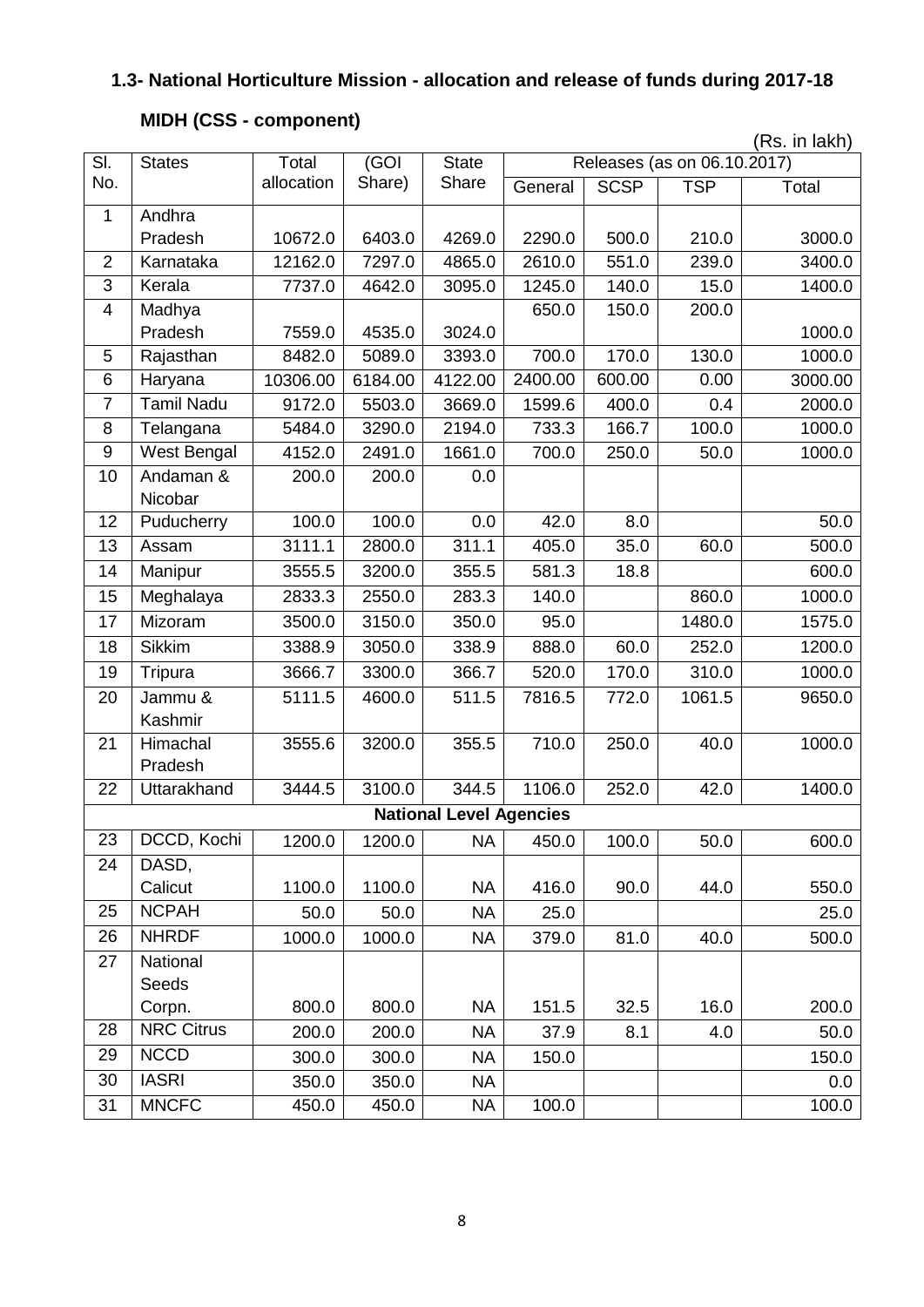**List of participants in the Mid-term Review Meeting with all implementing agencies State of MIDH on 16th October, 2017**

| #              | Name             | Designation             | <b>E-MAIL ID</b>            |
|----------------|------------------|-------------------------|-----------------------------|
|                | (DR./ MR./MS.)   |                         |                             |
|                |                  |                         |                             |
| 1              | Dinesh Kumar     | JS (MIDH)               | kdinesh@ias.nic.in          |
| $\overline{2}$ | Sanjay Kumar     | DC (HORT.)              | Sanjay.kr71@gov.in          |
| 3              | N.K Patle        | DC (HORT.)              | dchort-dac@gov.in           |
| $\overline{4}$ | Rakesh Vardhan   | Sr. Tech. Dir. (NIC)    | rakesh.vardhan@gmail.com    |
| 5              | M.K Mishra       | US (MIDH)               | mrityunjaya.m@nic.in        |
| 6              | S. K. Kaul       | AC (MIDH)               | skkaul.nhm@gmail.com        |
| $\overline{7}$ | R. K Chawla      | SO (MIDH)               | sonhm-agri@nic.in           |
| 8              | Swarnendu Singha | SO (MIDH)               | swarnendu.singha@nic.in     |
| 9              | Pankaj Sharma    | <b>STA</b>              | pankajsharmaindia@gmail.com |
| 10             | R. C Upadhyay    | <b>Chief Consultant</b> | urc@hub.nic.in              |
| 11             | P. Saxena        | <b>Chief Consultant</b> |                             |
| 12             | Namita Bhuyan    | Consultant              | namitabhuyan107@gmail.com   |
| 13             | Dileep Kumar     | Y.P                     | dileep.iiith@gmail.com      |
| 14             | Lily Mitra       | <b>Chief Consultant</b> |                             |

### **Officials from DAC&FW:-**

## **State Representative:-**

| #            | Name (In Block)          | <b>State</b>     | <b>Designation</b>     | <b>Mobile No.</b> | <b>E-MAIL ID</b>              |
|--------------|--------------------------|------------------|------------------------|-------------------|-------------------------------|
|              | (DR./ MR./MS.)           |                  |                        |                   |                               |
| 1            | PADAM SUBBA              | <b>SIKKIM</b>    | <b>ADDL. DIRECTOR</b>  | 9434110106        | padamsubbacool@gmail.com      |
|              |                          |                  | (NODAL OFFICER)        |                   |                               |
| $\mathbf{2}$ | <b>B. SYIEM</b>          | <b>MEGHALAYA</b> | <b>ASST. DIRECTOR</b>  | 9436101124        | mgsfac@gmail.com              |
| 3            | <b>P.S KHARNAIOR</b>     | <b>MEGHALAYA</b> | DY. DIRECTOR           | 9436107778        | phainsinghkharnaior@gmail.com |
| 4            | HINLNDNA DIBBHAM         | <b>TRIPURA</b>   | DY. DIRECTOR           | 9436121740        | tmcelltripura@gmail.com       |
| 5            | <b>RAJIBOR</b>           | <b>TRIPURA</b>   | <b>ASST. DIRECTOR</b>  | 9436482718        | tmcelltripura@gmail.com       |
| 6            | <b>ELIZABETH SAIPARI</b> | <b>MIZORAM</b>   | <b>DIRECTOR</b>        | 9436140610        | Saipari_eli@yahoo.co.in       |
| 7            | LALREMRUATA              | <b>MIZORAM</b>   | HORTI. EXT.            | 9485140527        |                               |
|              |                          |                  | <b>OFFICER</b>         |                   |                               |
| 8            | N. NINGTHEMJAO           | <b>MANIPUR</b>   | <b>AGRI OFFICER</b>    | 9436029995        | nningthemjao@yahoo.com        |
|              | <b>SINGH</b>             |                  |                        |                   |                               |
| 9            | K. JOGESH                | <b>MANIPUR</b>   | OFFICER-IN-            | 9436036784        | Jogesh1958@gmail.com          |
|              | <b>CHANDRA SHARMA</b>    |                  | <b>CHARGE</b>          |                   |                               |
| 10           | <b>KHEGENDRA SAIMA</b>   | <b>ASSAM</b>     | SDAO (HORT)            | 9435185279        | Khegendra63@gmail.com         |
| 11           | <b>NRIPEN DAS</b>        | <b>ASSAM</b>     | SR. ADO                | 9435551370        | ndasra@gmail.com              |
| 12           | PKABIN KR.               | <b>ASSAM</b>     | <b>DIRECTOR</b>        | 9435331624        |                               |
|              | <b>HAZARIKA</b>          |                  |                        |                   |                               |
| 13           | <b>B.S. SEHRAWAT</b>     | <b>HARYANA</b>   | M.D                    | 9216146908        | mdmidhharyana@gmail.com       |
| 14           | <b>DEVINDER S.</b>       | Himachal         | SMS(HORT.) MIDH        | 9418091975        | Dev5575@yahoo.co.in           |
|              | <b>THAKUR</b>            | Pradesh          |                        |                   |                               |
| 15           | M.L. DHIMAN              | Himachal         | PROJ. ADVISER          | 9816487464        |                               |
|              |                          | Pradesh          |                        |                   |                               |
| 16           | <b>MANOJ SHARMA</b>      | Himachal         | HDO (MIDH)             | 9418434963        |                               |
|              |                          | Pradesh          |                        |                   |                               |
| 17           | <b>B.S. NEGI</b>         | Uttarakhand      | <b>DIRECTOR (Hort)</b> | 9411569444        |                               |
| 18           | MOHD. YOUSAF DEV         | J&K              | DY. DIRECTOR           | 7051585438        |                               |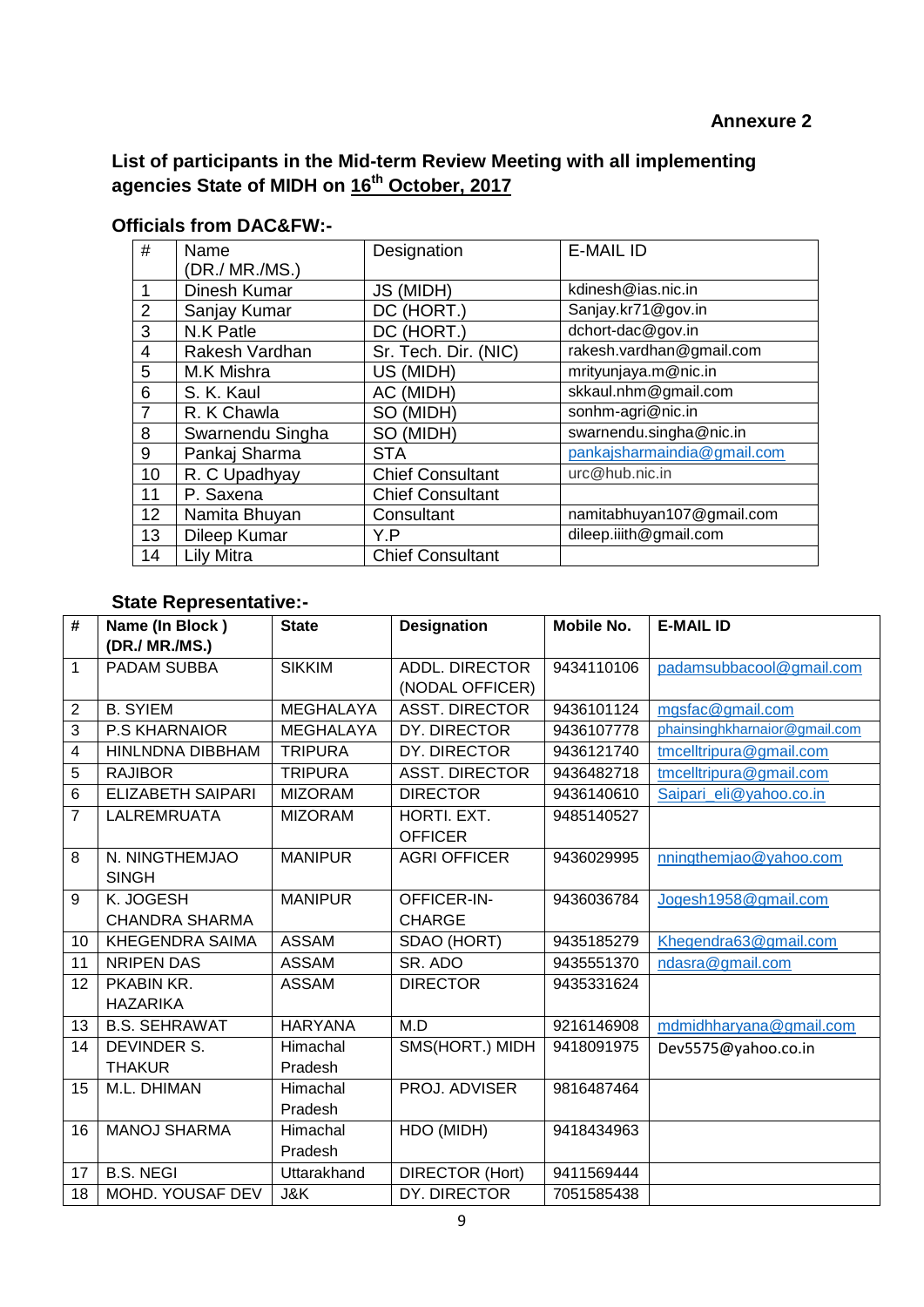## **List of participants in the Mid-term Review Meeting with all implementing agencies (State) of MIDH on 24th October, 2017**

## **Officials from DAC&FW:-**

| #              | Name             | Designation              | <b>E-MAIL ID</b>            |
|----------------|------------------|--------------------------|-----------------------------|
|                | (DR./ MR./MS.)   |                          |                             |
|                | Dinesh Kumar     | JS (MIDH)                | kdinesh@ias.nic.in          |
| $\overline{2}$ | <b>K.N Verma</b> | DS (MIDH)                | kedarverma27@gmail.com      |
| 3              | Sanjay Kumar     | DC (HORT.)               | Sanjay.kr71@gov.in          |
| 4              | N.K Patle        | DC (HORT.)               | dchort-dac@gov.in           |
| 5              | Rakesh Vardhan   | Sr. Tech. Director (NIC) | rakesh.vardhan@gmail.com    |
| 6              | M.K Mishra       | US (MIDH)                | mrityunjaya.m@nic.in        |
|                | S. K. Kaul       | AC (MIDH)                | skkaul.nhm@gmail.com        |
| 8              | R. K Chawla      | SO (MIDH)                | sonhm-agri@nic.in           |
| 9              | Swarnendu Singha | SO (MIDH)                | swarnendu.singha@nic.in     |
| 10             | Pankaj Sharma    | <b>STA</b>               | pankajsharmaindia@gmail.com |
| 11             | R. C Upadhyay    | <b>Chief Consultant</b>  | urc@hub.nic.in              |
| 12             | P. Saxena        | <b>Chief Consultant</b>  |                             |
| 13             | Namita Bhuyan    | Consultant               | namitabhuyan107@gmail.com   |
| 14             | Dileep Kumar     | Y.P                      | dileep.iiith@gmail.com      |
| 15             | Lily Mitra       | Chief consultant         |                             |

## **State Representative:-**

| #              | Name (In Block)<br>(DR./ MR./MS.) | <b>State</b>                    | <b>Designation</b>    | Mobile No. | <b>E-MAIL ID</b>                       |
|----------------|-----------------------------------|---------------------------------|-----------------------|------------|----------------------------------------|
| 1              | ANJAN KR. DAS                     | <b>A&amp;N ISLAND</b>           | <b>DIRECTOR</b>       | 9434272016 | diragri@gmail.com                      |
| $\overline{2}$ | V. S.<br><b>DHARMAJA</b>          | <b>ANDHRA</b><br><b>PRADESH</b> | <b>ED</b>             | 7330752222 | Shmcell.ap@gmail.com                   |
| 3              | М.<br>VEDHACHALAM                 | <b>PUDUCHERRY</b>               | <b>JDA</b>            | 9489044725 | adchort@gmail.com                      |
| 4              | K.B. DUNDI                        | <b>KARNATAKA</b>                | <b>ED</b>             | 9448999210 | nhmkarnataka@gmail.com                 |
| 5              | N. MANI                           | <b>TAMIL NADU</b>               | ADDL. DIRECTOR        | 9443280740 | nhmtanhoda@gmail.com                   |
| 6              | R. MAHENDRA<br><b>KUMAR</b>       | <b>TAMIL NADU</b>               | AGM                   | 9962237233 | nhmtanhoda@gmail.com                   |
| $\overline{7}$ | <b>SITA RAM JAT</b>               | <b>RAJASTHAN</b>                | <b>JOINT DIRECTOR</b> | 9001566945 | Srj_hort@yahoo.co.in                   |
| 8              | P.K.<br><b>PARMANICK</b>          | <b>WB</b>                       | <b>DIRECTOR</b>       | 9831496662 | dirhortwb@rediffmail.com               |
| 9              | PREETHA K.S.                      | <b>KERALA</b>                   | <b>DIRECTOR</b>       | 9539007139 | preetha.k.suresh@gmail.co<br>m         |
| 10             | RAJASREE M.<br>R.                 | <b>KERALA</b>                   | DY. DIRECTOR          | 9495186565 | mdshmkerala@yahoo.co.in                |
| 11             | <b>ABHISHEK</b><br><b>VERMA</b>   | <b>ECOZEN</b>                   |                       | 9911480000 | abverma@ecozensolutions.c<br><b>om</b> |
| 12             | <b>PRATEEK</b><br><b>SINGHAL</b>  | <b>ECOZEN</b>                   |                       |            |                                        |
| 13             | K. HEMELATHA                      | <b>TELANGANA</b>                | <b>ADH</b>            | 837449008  |                                        |
| 14             | <b>MUKESH</b><br><b>MISHRA</b>    | M.P.                            | <b>JOINT DIRECTOR</b> | 9425134880 |                                        |
| 15             | Rajinder Kumar                    | AP                              | L.O                   | 9990990989 | Arorarajinder05@gmail.com              |